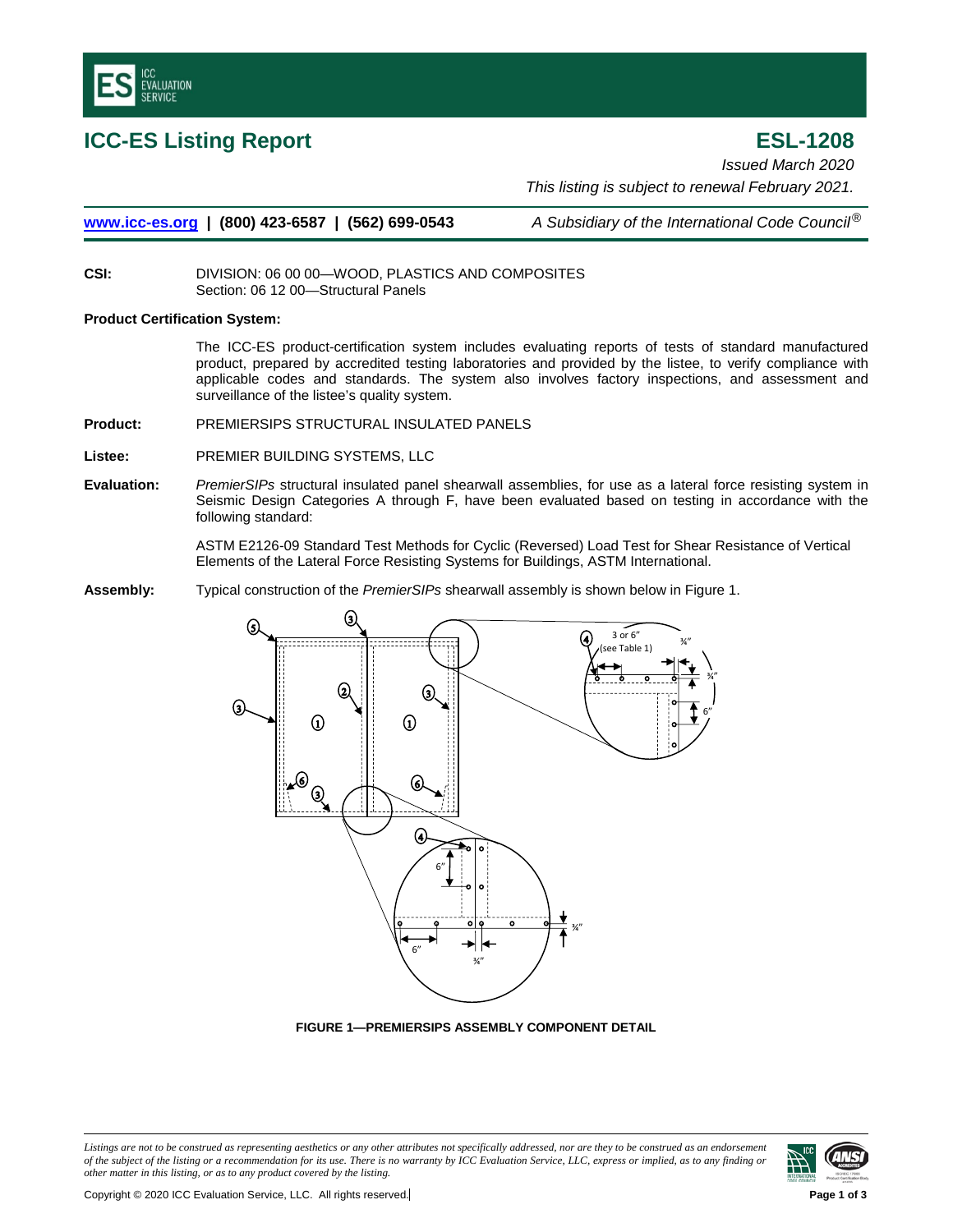## **DESCRIPTION OF PREMIERSIPS ASSEMBLY COMPONENT DETAILS (FIGURE 1):**

- **1. STRUCTURAL INSULATED PANELS (SIPs) –** The SIPs used in the shearwall assembly are the 4½-inchthick (114 mm) *PremierSIPs* described in ICC-ES Evaluation Repor[t ESR-4524.](https://icc-es.org/report-listing/esr-4524/)
- **2. SPLINES –** *PremierSIPs* are interconnected with spline connections as described in Table 1, below, and Section 3.2.5 of ICC-ES Evaluation Report [ESR-4524.](https://icc-es.org/report-listing/esr-4524/) See Figure 2 for details of spline types and construction.
- **3. CHORDS AND TOP AND BOTTOM PLATES –** *PremierSIPs* shall use #2 Douglas-fir larch lumber for chords, top plates and bottom plates. Construction shall include a single 2x bottom plate, either a double 2x top plate or a single 4x top plate and either a double 2x or single 4x end chord.
- **4. FASTENERS –** 8d Full Round Head Cooler Nails, 0.113-inch-diameter x 2¼ inches (2.9 mm x 60.3 mm). Applied as described in Table 1.
- **5. FASTENERS –** Full Round Head Pneumatic Nails, 0.135-inch-diameter x 3¼ inches (3.4 mm x 82.6 mm). Applied in lumber to lumber connections for double top plate, double lumber chords and top and bottom plate to chord or spline connections.
- **6. HOLDOWNS –** Designed in accordance with accepted engineering practice to resist design chord forces.
- **Findings:** The PremierSIPs assemblies allowable in-plane shear strength capacities specified in Table 1 are based on testing in accordance with ASTM E2126-09.

## **Identification:**

- 1. PremierSIPs are identified with the following information:
	- a. The ICC-ES Evaluation Listing number (ESL-1208), or ICC NTA, LLC. certification mark (NTA's NLR No. NLR-1010)
	- b. In-plant quality assurance stamp
	- c. Company name (Premier Building Systems, LLC)
	- d. Project or batch number
- 2. The report holder's contact information is the following:

PREMIER BUILDING SYSTEMS, LLC 18504 CANYON ROAD EAST PUYALLUP, WASHINGTON 98375

**Installation:** *PremierSips* wall assemblies shall be fabricated, identified and erected in accordance with this report, the approved construction documents and the applicable code.

# **Conditions of listing:**

- 1. The listing report addresses only conformance with the standard noted above.
- 2. Approval of the product's use is the sole responsibility of the local code official.
- 3. The listing report applies only to the materials tested and as submitted for review by ICC-ES.
- 4. Where required by the authority having jurisdiction, structures using *PremierSIPs* shall be designed by a registered design professional. Construction documents, including engineering calculations and drawings providing floor plans and connector details, shall be submitted to the code official when application is made for a permit. The individual preparing such documents shall possess the necessary qualifications as required by the applicable code and the professional registration laws of the state where the construction is undertaken. Approved construction documents shall be available on the jobsite during installation.
- 5. Shear wall chords, hold-downs and connections to transfer shear forces between the wall and surrounding structure shall be designed in accordance with accepted engineering practice.
- 6. Design loads to be resisted by the *PremierSIPs* shall be as required under the applicable building code. Loads on the *PremierSIPs* shall not exceed the loads noted in this report.
- 7. Shear walls shall be sized to resist all code required wind and seismic loads without exceeding the allowable loads provided in Table 1. Shear wall chords, hold-downs, and connections to transfer shear forces between the wall and surrounding structure shall be designed in accordance with accepted engineering practice. The allowable loads provided in Table 1, as published, are limited to assemblies with height-to-width ratios not exceeding 2:1. The allowable loads may be adjusted in accordance with Footnote 6 of Table 1.
- 8. The shear wall configurations in Table 1 are permitted in Seismic Design Categories D, E and F. Such walls shall be designed using the seismic design coefficients and limitations provided in ASCE 7-10 for light-framed walls sheathed with wood structural panels rated for shear resistance (SFRS A13). These